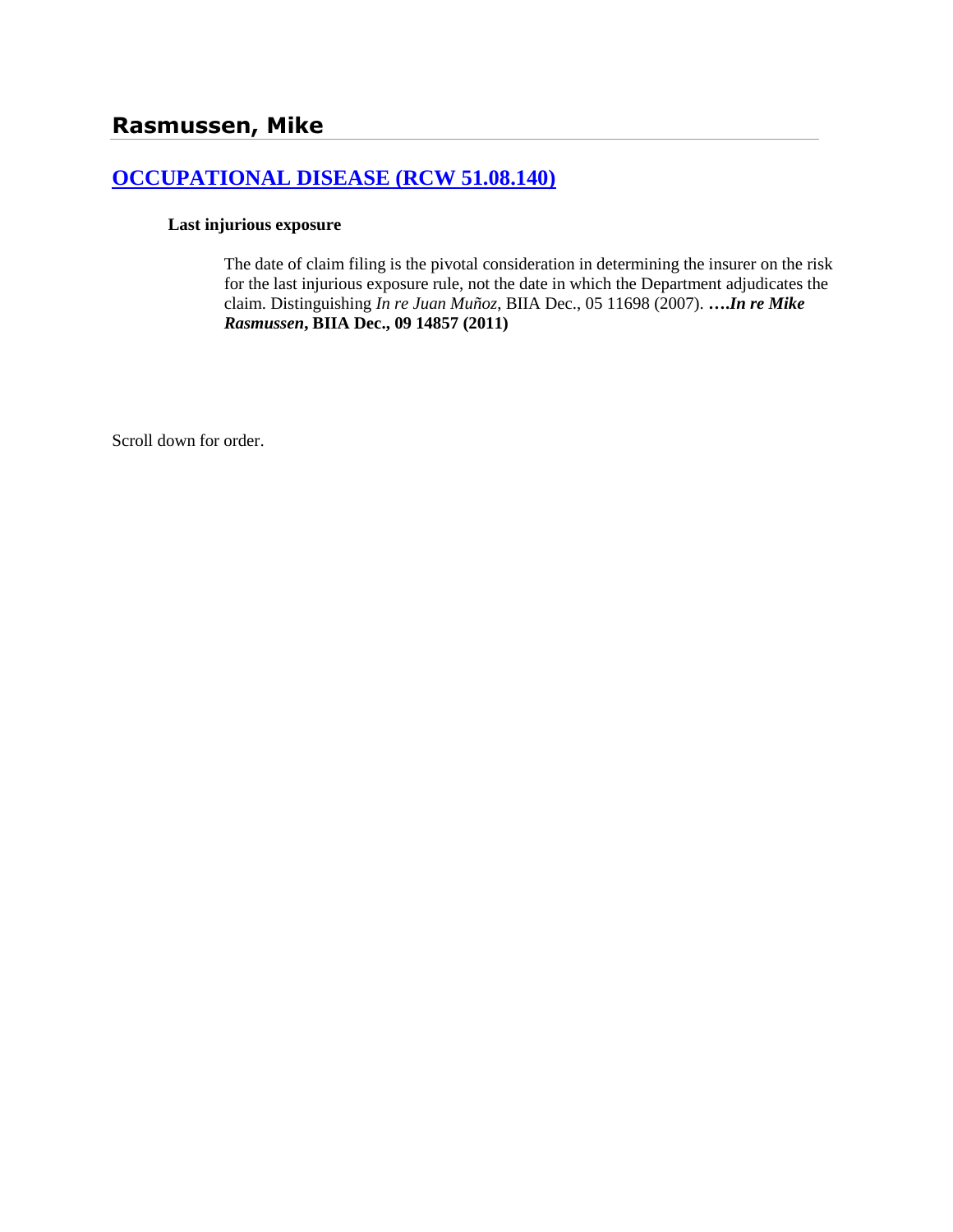## **BEFORE THE BOARD OF INDUSTRIAL INSURANCE APPEALS STATE OF WASHINGTON**

| 1              | IN RE:<br><b>MIKE J. RASMUSSEN</b><br><b>DOCKET NO. 09 14857</b>                                      |
|----------------|-------------------------------------------------------------------------------------------------------|
| 2              | <b>CLAIM NO. SD-04801</b><br><b>DECISION AND ORDER</b>                                                |
| 3              |                                                                                                       |
| $\overline{4}$ | APPEARANCES:                                                                                          |
| 5              | Claimant, Mike J. Rasmussen, Pro se                                                                   |
| 6              | Employer, Oldcastle, Inc., by                                                                         |
| $\overline{7}$ | Evans, Craven & Lackie, PS, per                                                                       |
| 8              | Jon D. Floyd                                                                                          |
| 9              | Employer, VCGP Parsons RCI Frontier Kemp, by                                                          |
| 10             | Law Office of Carney, Badley, Spellman, per<br>Elizabeth K. Mauer                                     |
| 11             |                                                                                                       |
| 12             | Employer, City of Tacoma, by<br>Law Office of Pratt, Day & Stratton, PLLC, per                        |
| 13             | Marne J. Horstman                                                                                     |
| 14             | Employer, Western Asphalt, Inc., by                                                                   |
| 15             | Approach Management Services, per<br>Marie Vartanian, Lay Representative                              |
| 16             |                                                                                                       |
| 17             | Department of Labor and Industries, by<br>The Office of the Attorney General, per                     |
| 18             | Maureen Mannix, Assistant                                                                             |
| 19             | On May 13, 2009, the employer Oldcastle, Inc., filed an appeal with the Board of Industrial           |
| 20             | Insurance Appeals from an order of the Department of Labor and Industries dated April 3, 2009. In     |
| 21             | the April 3, 2009 order, the Department affirmed an order dated July 9, 2008, in which it allowed the |
| 22             | claim for occupational disease on September 28, 2007. The Department directed the self-insured        |
| 23             |                                                                                                       |

claim for occupational disease on September 28, 2007. The Department directed the self-insured employer, Oldcastle, Inc., to pay all medical and time loss compensation benefits as may be indicated in accordance with the industrial insurance laws. The Department order is **AFFIRMED.**

#### **DECISION**

As provided by RCW 51.52.104 and RCW 51.52.106, this matter is before the Board for review and decision. There are two Petitions for Review filed in this appeal from the Proposed Decision and Order issued on October 8, 2010, in which the industrial appeals judge affirmed the Department order dated April 3, 2009. The first Petition for Review was filed by the City of Tacoma (Tacoma City Light) on October 13, 2010. The second was filed by Oldcastle, Inc., on

30 31 32

24

25

26

27

28

29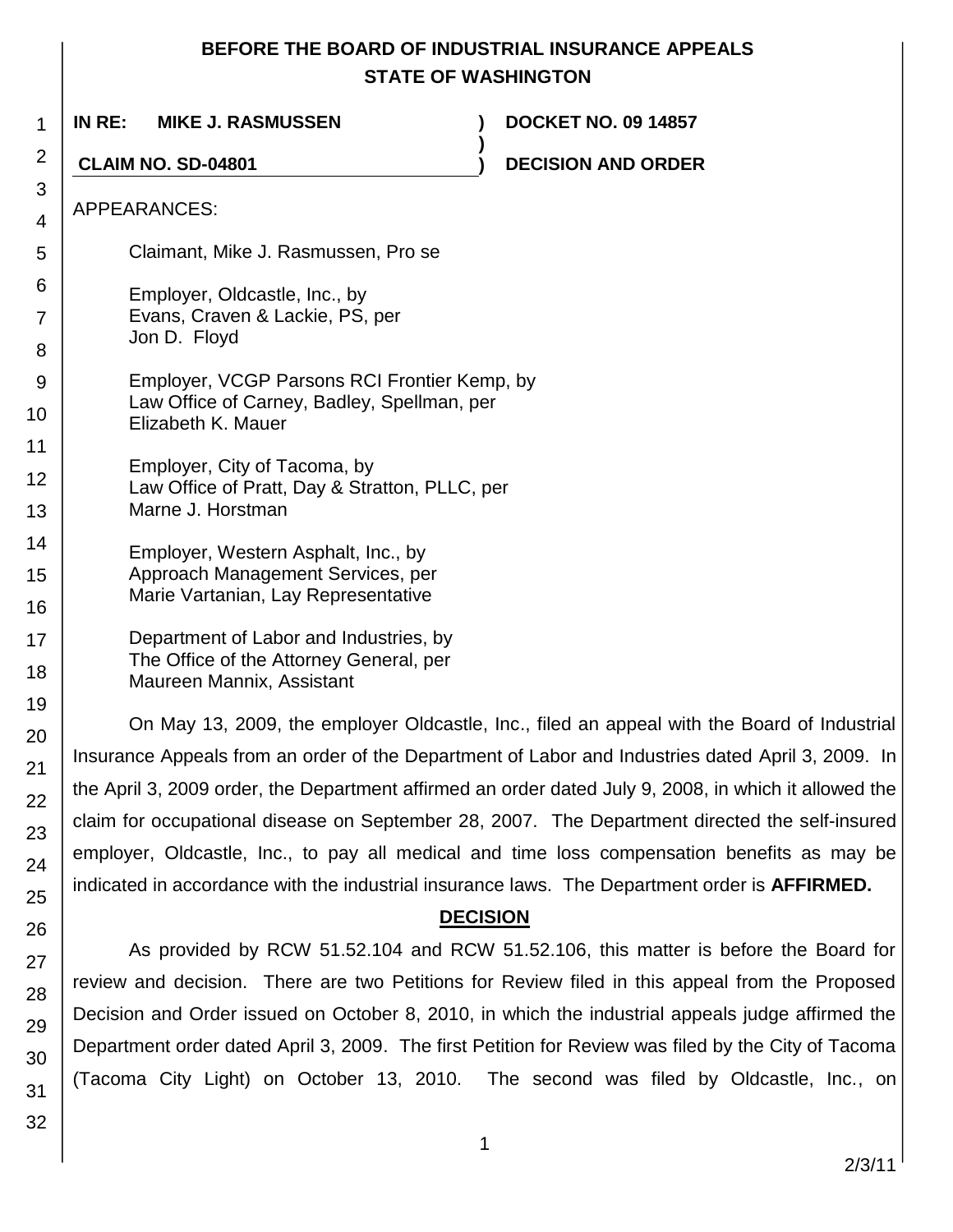1 2 3 4 November 24, 2010. Both Petitions for Review are timely. Because the Board granted review in the City of Tacoma's Petition on October 27, 2010, all issues are before us, including those raised in Oldcastle, Inc.'s (Oldcastle) Petition for Review, even though no separate order granting review was issued pursuant to Oldcastle's Petition.

The Board has reviewed the evidentiary rulings in the record of proceedings and finds that

First, we restate the issues described by our industrial appeals judge:

no prejudicial error was committed. The rulings are affirmed.

- (1) Was the claimant, Mr. Rasmussen, subject to any injurious exposure arising naturally and proximately out of the distinctive conditions of his employment with Oldcastle, Inc.?
	- (2) Did Mr. Rasmussen suffer an occupational exposure arising naturally and proximately out of the distinctive conditions of his employment prior to the filing of the claim in this appeal?

Given that the claim for benefits is based on occupational disease as provided in RCW 51.08.140, the issue is more completely framed as whether Mr. Rasmussen suffered an industrial exposure arising naturally and proximately out of the distinctive conditions of his employment. *Dennis v. Department of Labor & Indus.*, 109 Wn.2d. 467 (1987).

We will address the parties' petitions in the order they were received.

The basis for the City of Tacoma's petition is a stated error in the findings of fact. Finding of Fact No. 2 in the Proposed Decision and Order provides that Mr. Rasmussen was employed by the City of Tacoma from August of 2002 to June of 200**5**. The City asserts that the record establishes that Mr. Rasmussen did not work at the City of Tacoma after June of 200**4**. We agree the record reflects that Mr. Rasmussen did not work for the City of Tacoma past June of 2004 and will correct the findings of fact accordingly.

The basis of Oldcastle, Inc.'s (Oldcastle) Petition for Review is an objection to the determination that the last injurious exposure initiating Mr. Rasmussen's claim for occupational disease occurred while he was employed with Oldcastle. We start our discussion with the issue of whether Mr. Rasmussen suffered an injurious exposure contributing to his bilateral wrist condition described as bilateral carpal tunnel syndrome while employed with Oldcastle. The evidence is thoroughly and accurately summarized in the Proposed Decision and Order; thus, we will discuss only those facts that explain our decision.

The essence of Oldcastle's objection to the allowance of the claim is that Mr. Rasmussen's job duties and short term of employment did not cause an injurious exposure to his bilateral carpal tunnel condition. There are two components to Oldcastle's argument: job duties, and duration of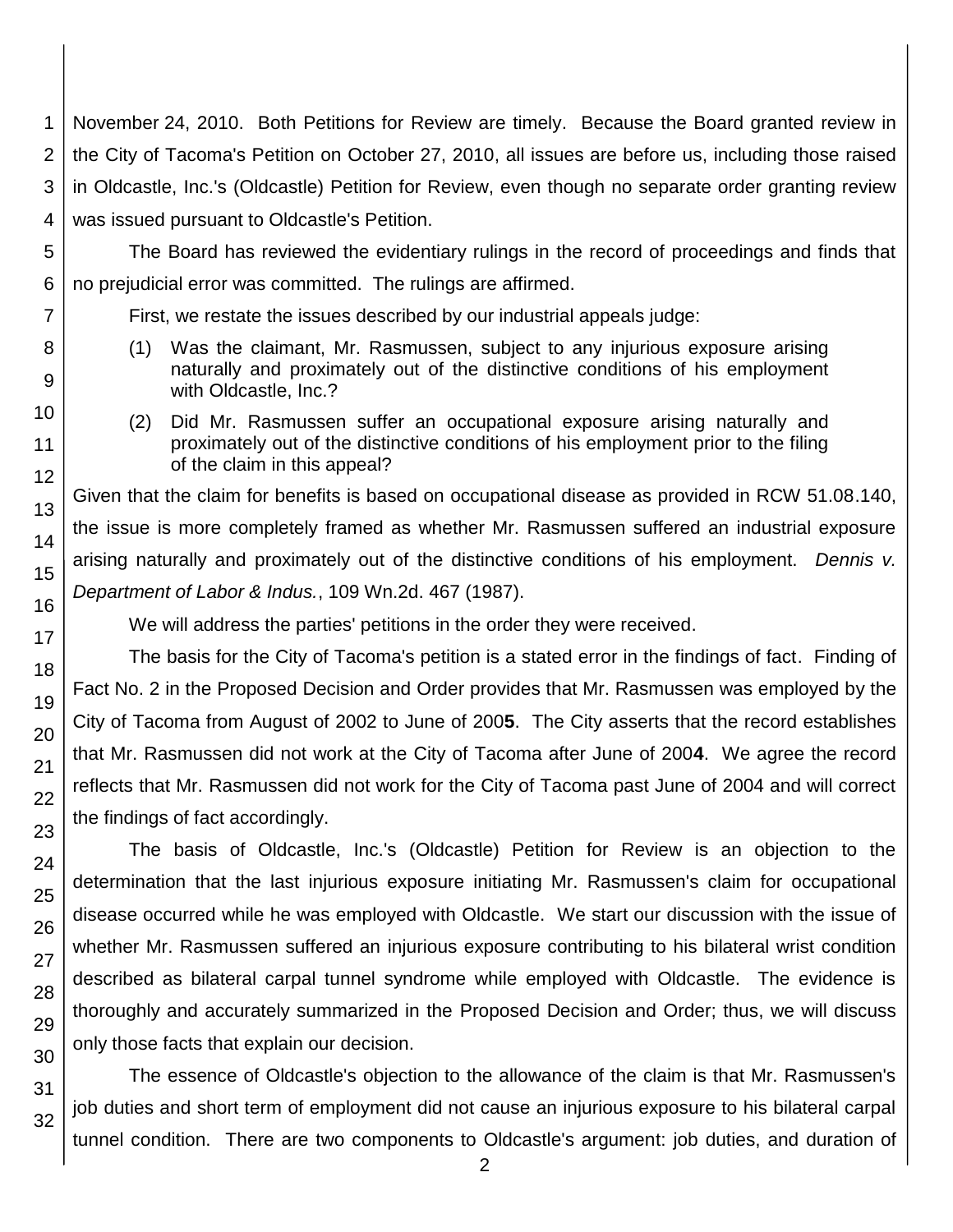1 2 3 4 5 6 7 employment. Oldcastle argues that Mr. Rasmussen's job duties were not of a kind that could cause or worsen carpal tunnel syndrome and did not, in fact, expose Mr. Rasmussen to conditions that would either cause or worsen carpal tunnel syndrome. *In re Charles Jones,* BIIA Dec., 70,660 (1987). Additionally, or in the alternative, Oldcastle argues that Mr. Rasmussen's employment could not have caused or worsened his carpal tunnel conditions because he had not worked long enough to sustain an injurious exposure. This alternative theory inferentially presumes that the working conditions could cause carpal tunnel over an extended period of time.

8 9 10 We acknowledge, but defer for the moment, that Oldcastle also asserts that Mr. Rasmussen suffered a further "last injurious exposure" following his employment with Oldcastle. Oldcastle, therefore, argues it is not the employer of risk and not responsible for the claim.

11 12 13 14 15 In terms of the first argument, evidence of Mr. Rasmussen's job duties was provided by James Strandy on behalf of Oldcastle, and on behalf of Mr. Rasmussen by himself and Gregory C. Whittle. As a point of clarification, we note that Oldcastle has changed corporate identity and is referred to in the record frequently as "ICON." Again, the only evidence describing Mr. Rasmussen's job duties was presented from the three witnesses referred to above.

16 17 18 19 20 21 22 23 24 25 26 27 James Strandy is a physical therapist and a certified ergonomist. Mr. Strandy was presented to establish that Mr. Rasmussen's job did not put him at risk to develop carpal tunnel syndrome. Foundational to his testimony and opinions is an accurate description of Mr. Rasmussen's actual work with Oldcastle. Mr. Strandy visited Oldcastle's Auburn, Washington worksite. While employed with Oldcastle, Mr. Rasmussen was a heavy equipment operator. Mr. Strandy analyzed the major pieces of equipment operated by Mr. Rasmussen and evaluated the controls to determine the stress placed on an operator's wrists and hands. Mr. Strandy described the machines were operated with electronic controls incorporating devices commonly referred to as "joysticks," and that these controls did not require heavy exertion or excessive movements that were likely to stress an operator's upper extremities. In Mr. Strandy's analysis, he assumed an eight-hour work shift and he made other assumptions about the frequency that equipment controls would be used during a work shift.

28 29 30 31 32 The Department presented the testimony of Gregory C. Whittle in addition to the testimony of Mr. Rasmussen. Mr. Whittle was a co-worker with Mr. Rasmussen and performed the same job duties, operating the same kinds of equipment as Mr. Rasmussen during Mr. Rasmussen's employment with Oldcastle. Mr. Whittle was employed by Oldcastle from 1999 through December 2007. Both he and Mr. Rasmussen describe a very different operating pattern than the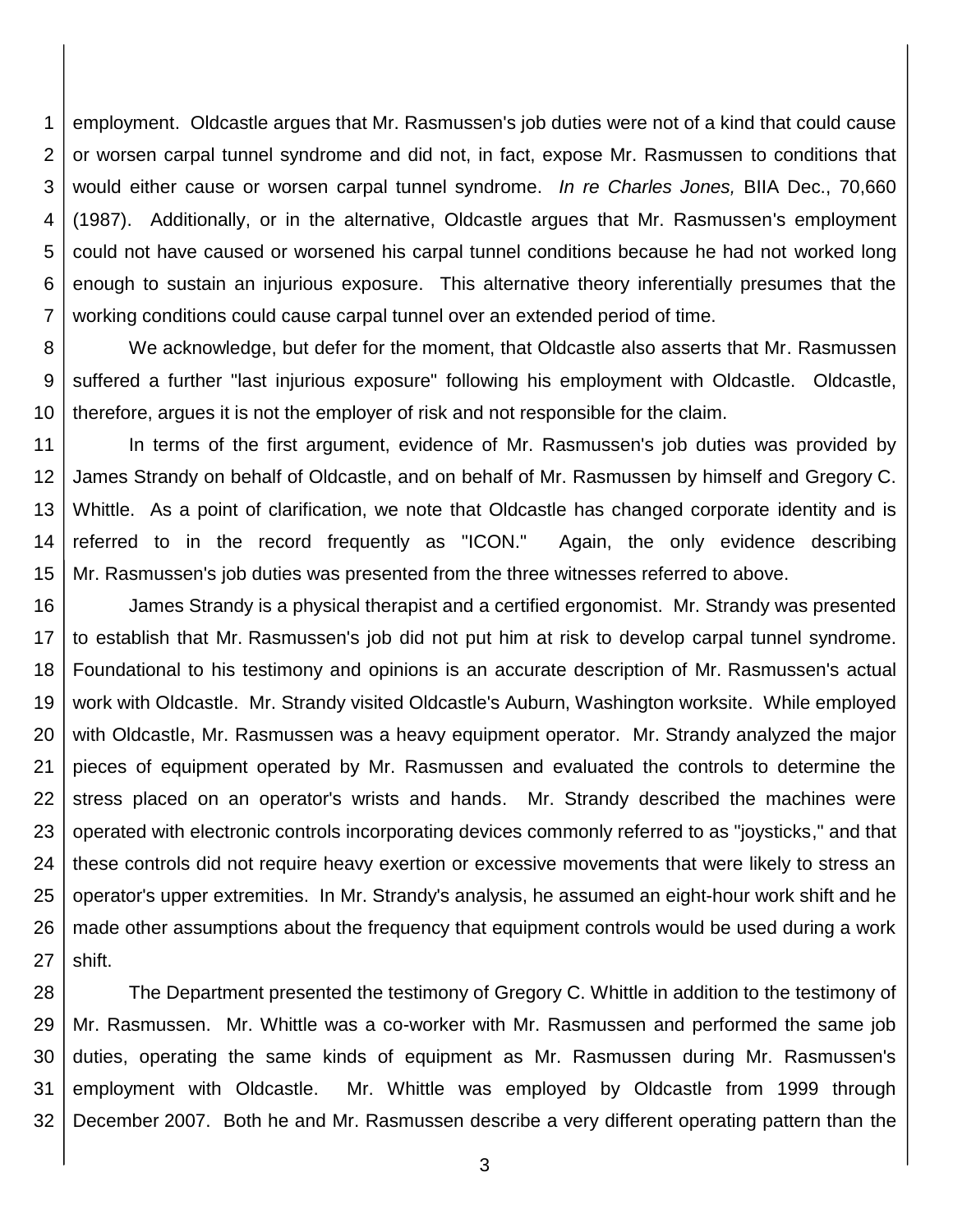1 2 3 4 5 6 7 8 9 one presented by Mr. Strandy. Among the differences is a description of the experience of operating the large earth moving equipment. Both witnesses described jarring and vibration attendant with running the machinery in grading and/or moving earth. Both described the pace of the work as significantly more rapid than described by Mr. Strandy. Operation of the vehicles' controls was more intense and sustained. Mr. Whittle and Mr. Rasmussen testified that they worked twelve-hour shifts, not eight as assumed by Mr. Strandy. Mr. Rasmussen testified that he had only one fifteen minute break during his twelve-hour shift and that it was a six-day workweek, unless rained out. While Mr. Rasmussen acknowledged that some days were rained out, the actual number is inconclusive.

10 11 12 13 14 15 16 17 18 19 20 21 22 We find the differences in the description of the job duties between Mr. Strandy and Mr. Rasmussen to be significant. One of the key differences is the length of the workday. Mr. Rasmussen testified that he worked a twelve-hour shift. This particular assertion was completely unchallenged by Oldcastle. We understand that Mr. Rasmussen's and even Mr. Whittle's testimony may be viewed as self-serving but—in the absence of any contradiction—we must accept their description of job duties and work conditions as persuasive. Mr. Strandy's assumptions about job duties appear to be idealized representations of working conditions. His testimony does not rebut Mr. Rasmussen's testimony about what was actually required. Likewise, we must view any medical opinion regarding causation based on Mr. Strand's description of job duties as flawed. The issue is whether the distinctive conditions Mr. Rasmussen's job duties—as he presented them—naturally and proximately caused his bilateral carpal tunnel syndrome. We conclude that the distinctive conditions of Mr. Rasmussen's job duties as a heavy equipment operator caused his bilateral carpal tunnel syndrome.

23 24 25 26 Next, Oldcastle argues that Mr. Rasmussen did not work long enough to sustain an injurious exposure to his wrists. Mr. Rasmussen was employed by Oldcastle from August 1, 2007, through September 29, 2007—a period of approximately two months. Oldcastle asserts that duration of employment would not have caused or worsened Mr. Rasmussen's carpal tunnel condition.

27 28 29 30 31 In order to determine whether the duties and/or duration of Mr. Rasmussen's employment with Oldcastle caused or worsened his bilateral carpal tunnel condition, we turn to the medical expert testimony. Four medical experts testified in this appeal. Oldcastle presented the testimony of Paul Reiss, M.D., and Louis Kretschmer, M.D. The Department presented the testimony of Traci Barthel, M.D., and Michael Tepper, M.D. All these medical experts agree that Mr. Rasmussen has

32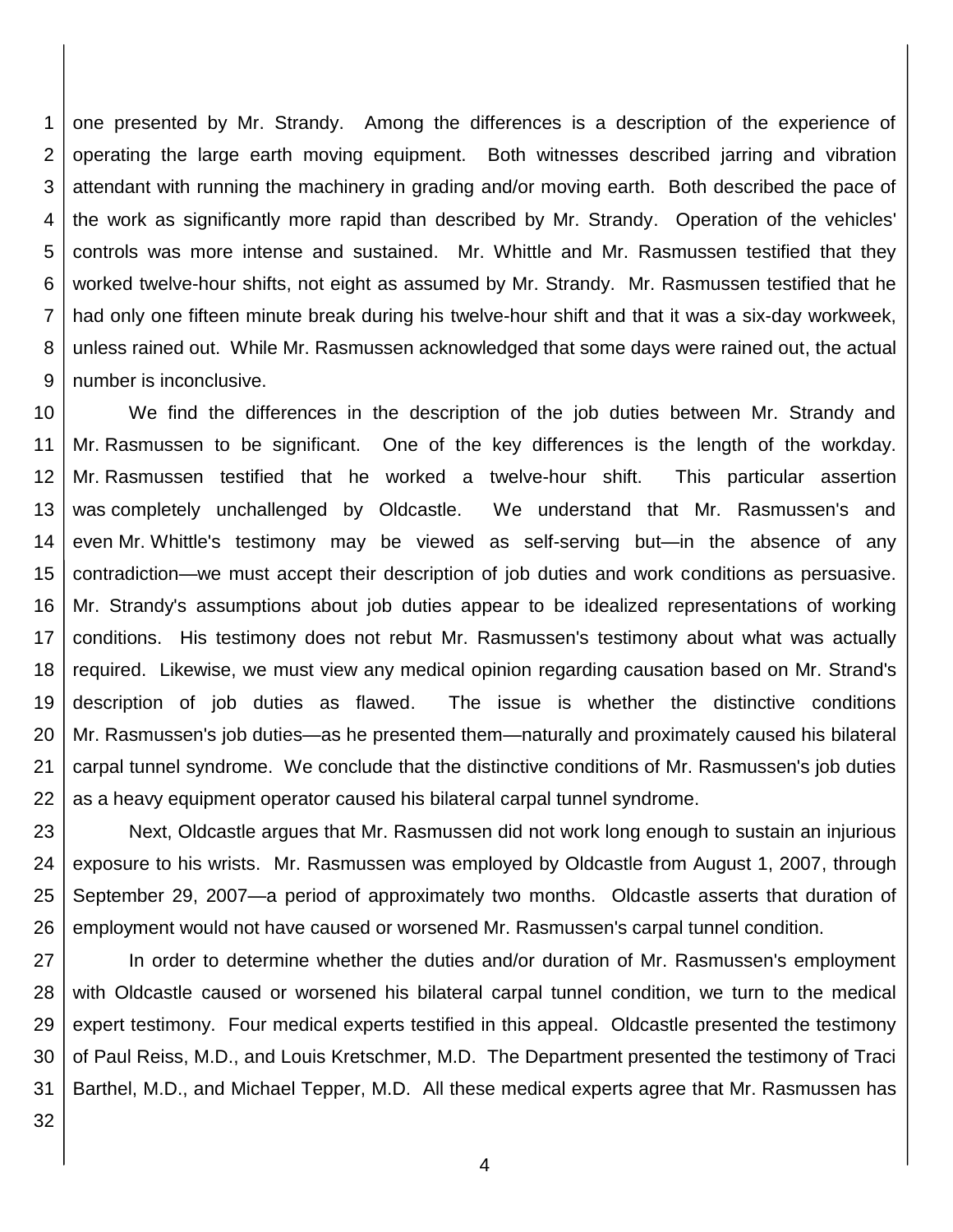1 2 bilateral carpal tunnel syndrome. The medical history supports that Mr. Rasmussen was experiencing clinical signs of carpal tunnel syndrome in his left wrist as early as 2004.

3 4 5 6 7 8 9 10 11 12 13 Both Drs. Reiss and Kretschmer believed that, irrespective of the job duties, Mr. Rasmussen had not worked long enough at Oldcastle to sustain carpal tunnel syndrome or a worsening to that condition. It is interesting to note that neither witness relied, to any extent, on Mr. Strandy's ergonomic findings. Nevertheless, on cross-examination Dr. Reiss allowed that griping requirements described in Mr. Strandy's findings were the kind that could lead to carpal tunnel syndrome. Dr. Reiss stated that he did not feel that Mr. Rasmussen had worked at Oldcastle long enough to sustain a harmful result. On cross-examination, Dr. Kretschmer acknowledged that an electro-diagnostic study done on October 1, 2007 (within two days of Mr. Rasmussen's last day of employment with Oldcastle) showed bilateral carpal tunnel syndrome, moderate to severe. Dr. Kretschmer generally denied that **any** of Mr. Rasmussen's employments either caused or put him at risk for carpal tunnel syndrome.

14 15 16 17 18 19 20 21 22 23 Dr. Tepper began treating Mr. Rasmussen for other medical conditions in October of 2005, but examined him specifically for complaints of carpal tunnel syndrome on August 29, 2007. This was the mid-point of Mr. Rasmussen's employment with Oldcastle. Dr. Tepper believed the complaints were severe enough at that time to consider a surgical referral. Although Dr. Tepper had seen Mr. Rasmussen for other conditions and had noted paresthesia of the upper extremities before, he testified that Mr. Rasmussen's condition on August 29 represented a significant exacerbation of findings that he formally diagnosed as bilateral carpal tunnel syndrome. Dr. Tepper was unequivocal that Mr. Rasmussen's long hours (twelve-hour shifts) operating heavy equipment using his wrists and hands at Oldcastle was a cause of his bilateral carpal condition. Mr. Rasmussen was in need of surgical intervention as of October 2007.

24 25 26 27 28 29 30 31 32 Dr. Barthel first examined Mr. Rasmussen on May 21, 2009. Dr. Barthel diagnosed bilateral carpal tunnel syndrome, noting it was very advanced. She testified that once the condition develops beyond the mild stage, continued occupational exposure would cause a progression of the condition. Dr. Barthel testified that Mr. Rasmussen was in need of surgery for bilateral carpal tunnel syndrome as of October 2007, and she believed the conditions of his employment with Oldcastle were a cause of his condition and need for treatment. On cross-examination, Dr. Barthel explained that once carpal tunnel syndrome is in advanced stages, brief periods away from work will not be sufficient to cause an improvement in symptoms. Dr. Barthel acknowledged that Mr. Rasmussen had left-sided carpal tunnel syndrome as of December of 2004 but that his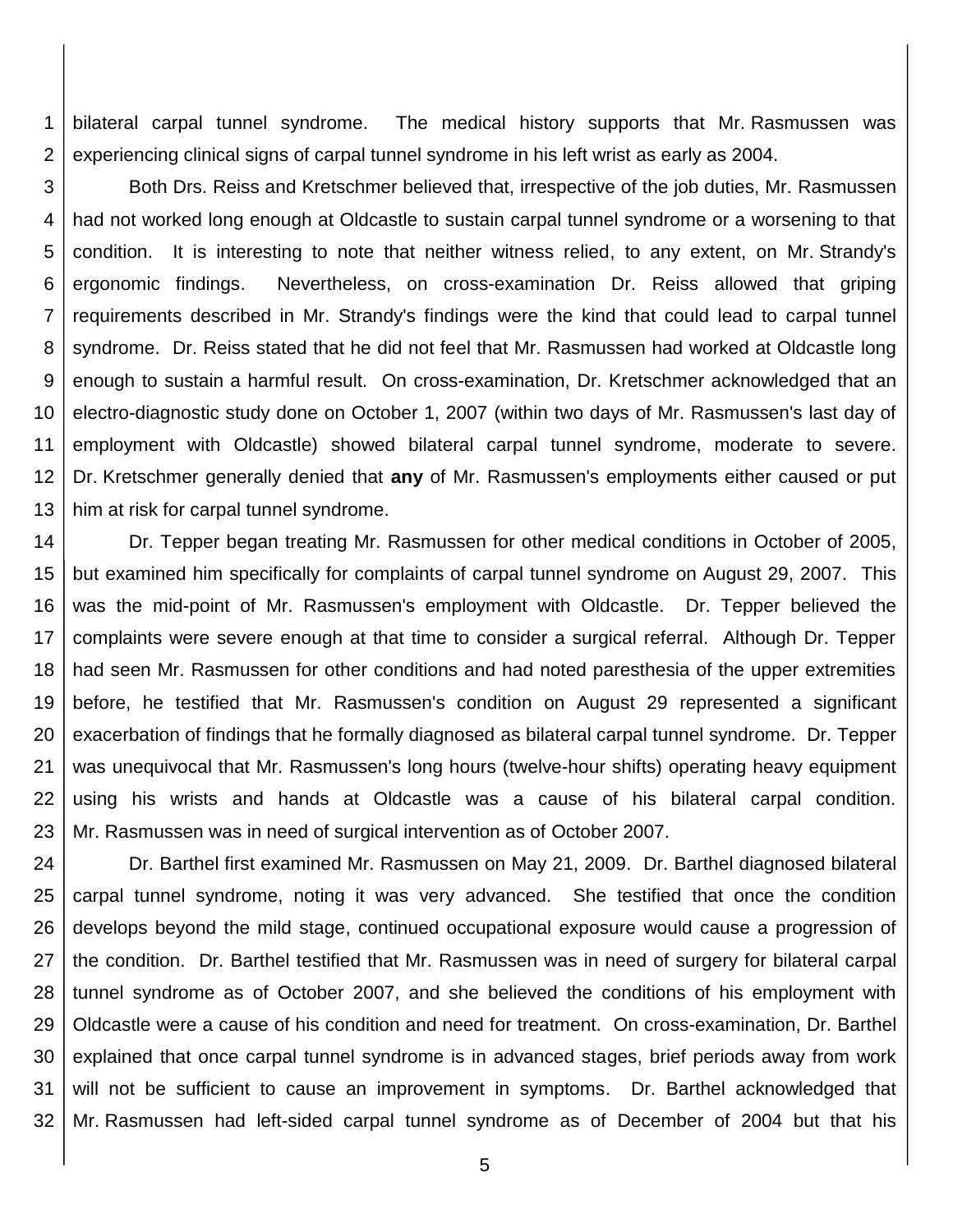1 2 3 condition, bilaterally, was much worse by October 2007. Eventually, Dr. Barthel performed carpal tunnel release surgery on the right wrist on September 3, 2009, and on the left wrist on December 3, 2009.

4 5 6 7 We agree with our industrial appeals judge that Mr. Rasmussen incurred an occupational disease described as bilateral carpal tunnel syndrome arising naturally and proximately out of the distinctive conditions of his employment as a heavy equipment operator with Oldcastle between August 1, 2007, and September 29, 2007.

8 9 We next address the question of which insurer is responsible for this claim for occupational disease.

10 11 12 13 14 Oldcastle's alternate argument focuses on responsibility for the costs of the claim under WAC 296-14-350(1). The weight of medical evidence establishes that Mr. Rasmussen was in need of medical treatment for his carpal tunnel syndrome during his employment with Oldcastle. However, Oldcastle argues that WAC 296-14-350(1) relieves it of responsibility for the claim because it was not the, "insurer on the risk at the time of the last injurious exposure."

15 16 17 18 19 20 21 22 23 24 25 Mr. Rasmussen stopped working for Oldcastle at the end of September 2007. He filed his claim for benefits on October 24, 2007, less than a month after leaving Oldcastle. Mr. Rasmussen resumed employment in early December of 2007 with VCGP Parsons RCI Frontier Kemp (VPFK), and worked with this state fund employer until March 14, 2008. Mr. Rasmussen then worked for another state fund employer, Western Asphalt, Inc., (Western) from March 2008 to May 8, 2008. After this employment, Mr. Rasmussen went back to work for VPFK in June of 2008, and worked for VPFK through January 26, 2009. After a delay in the claims administration process, Mr. Rasmussen's claim was allowed by the order under appeal on April 3, 2009. We agree with Oldcastle that the medical evidence indicates that these later employments may also have caused an injurious exposure to Mr. Rasmussen's wrists. Oldcastle contends, therefore, that it was not the "insurer on the risk" as of the date the claim was finally allowed in April 2009.

26 27 Regarding the "last injurious exposure rule," we stated in an earlier decision involving a similar occupational disease condition:

28 29 30 31 32 The claimant is correct that the schedule of benefits should be determined from when her carpal tunnel condition first became manifest, when she was working for Chevron and had the surgery on her left wrist. See *In re Robert Wilcox,* BIIA Dec., 69,954 (1986). However, the issue of responsibility or which employer is on risk is not determined by when the condition became manifest. Liability issues in occupational disease cases where there are successive insurers, are determined by an analysis of which insurer was on risk on the date of compensable disability or last injurious exposure, and that employer is then responsible for the full costs of the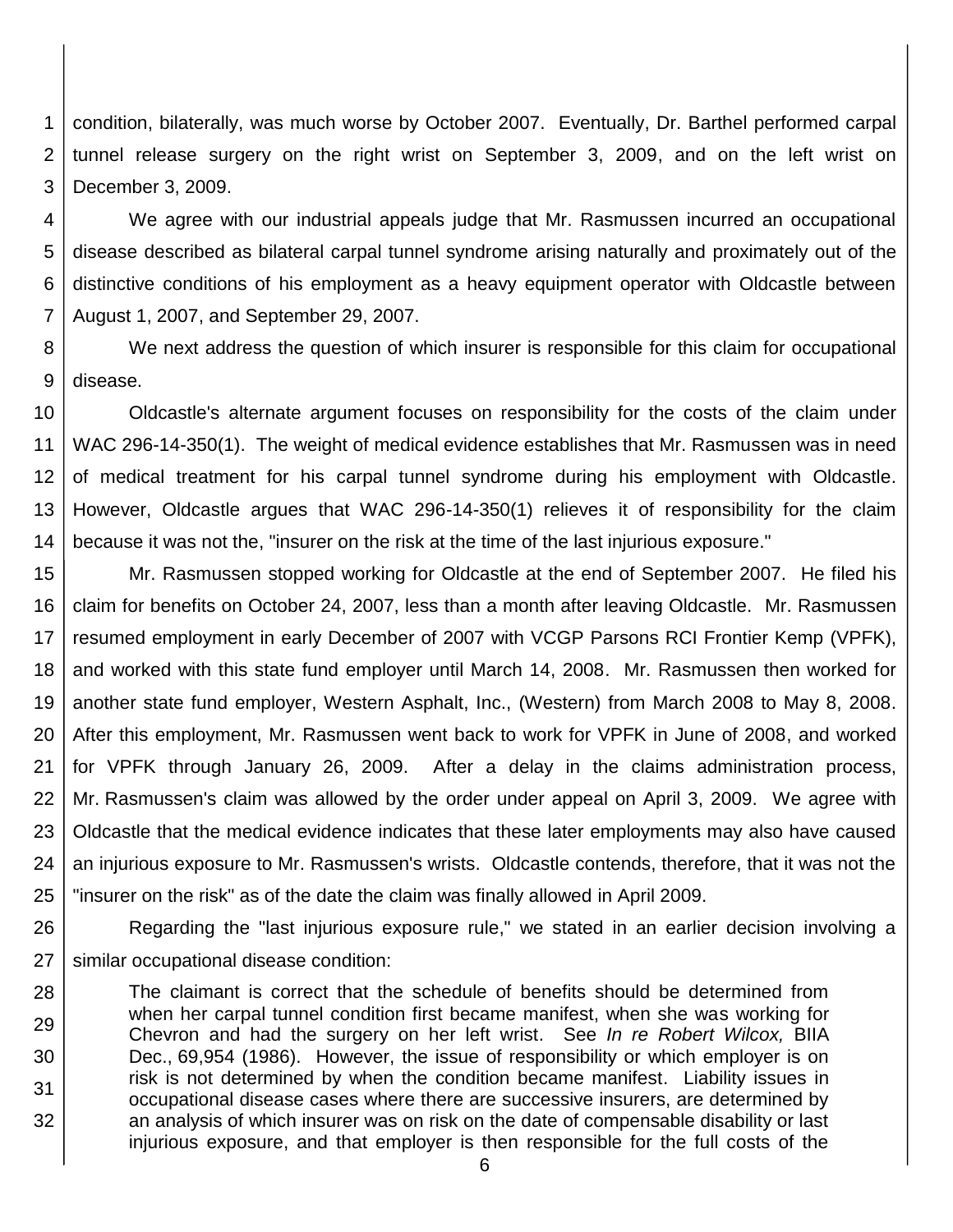claim. *Weyerhaeuser Co. v. Tri,* 117 Wn.2d 128 (1991). The last injurious exposure rule was designed to lessen the burden on claimants who have had successive employers and might not be able to go back and establish that each of these employers proximately caused or contributed to the development of the occupational disease condition. The insurer/employer on the risk on the date of compensable disability bears the entire cost of an occupational disease-based disability, no matter how slight the exposure to the hazard or how long ago the exposure occurred. The date of compensable disability is the date on which the worker receives the requisite statutory notice from a physician of the existence of an occupationally related disease-based disability. RCW 51.28.055. *See, e.g., In re Charles Jones,* BIIA Dec., 70,660 (1987).

*In re Gloria v. Cartagena-Go,* Dckt. No. 95 1747 (January 10, 1997*),* at 4-5.

The last injurious exposure rule is intended to mitigate the burden on the worker in proving which employers were responsible for causing the occupational condition. We note the past tense nature of this inquiry; in other words, the issue is to determine the employer or, more properly, insurer on the risk up to the filing of the claim for benefits. When Mr. Rasmussen filed the claim, Oldcastle was the employer of last injurious exposure.

Asserting that Mr. Rasmussen's last injurious exposure occurred with other employers by the time the claim was allowed in April of 2009, Oldcastle filed a motion to join parties on October 21, 2009, citing CR 19 and our decision of *In re: Richard Eades,* BIIA Dec., 01 17639 (2002). Also, citing another of our decisions, *In re Juan Muñoz*, BIIA Dec., 05 11698 (2007), Oldcastle requested that the later state fund employers, VPFK and Western, be joined. Later VPFK moved to be dismissed from the litigation of the appeal, arguing that WAC 296-14-350(1) limits the consideration of the insurer on the risk during the employment, "which gave rise to the claim for compensation." VPFK asserted that WAC 296-14-350(1) acts as a time limit in terms of fixing the end of the employment period giving rise to the claim. The industrial appeals judge, relying on *Muñoz,* concluded that the critical date for "allocating employer responsibility is not the date of filing, but the date that the Department entered its order." Interlocutory Order Denying Employer, VPFK's Motion to Dismiss, p 2, ll 16 to 18, April 22, 2010.

We have designated *Muñoz* as a significant decision for reasons that do not address the issues in this case. In *Muñoz,* we held that it was not within the scope of a physical therapist's practice to render an opinion as to the causation of medical conditions. We do not address this issue here.

The facts in *Muñoz* bear some similarity to the present case in terms of the filing of a claim for occupational disease and the insurer on the risk. Mr. Muñoz had been a carpenter for many years. He began experiencing serious left knee osteoarthritis in January of 2002. Mr. Muñoz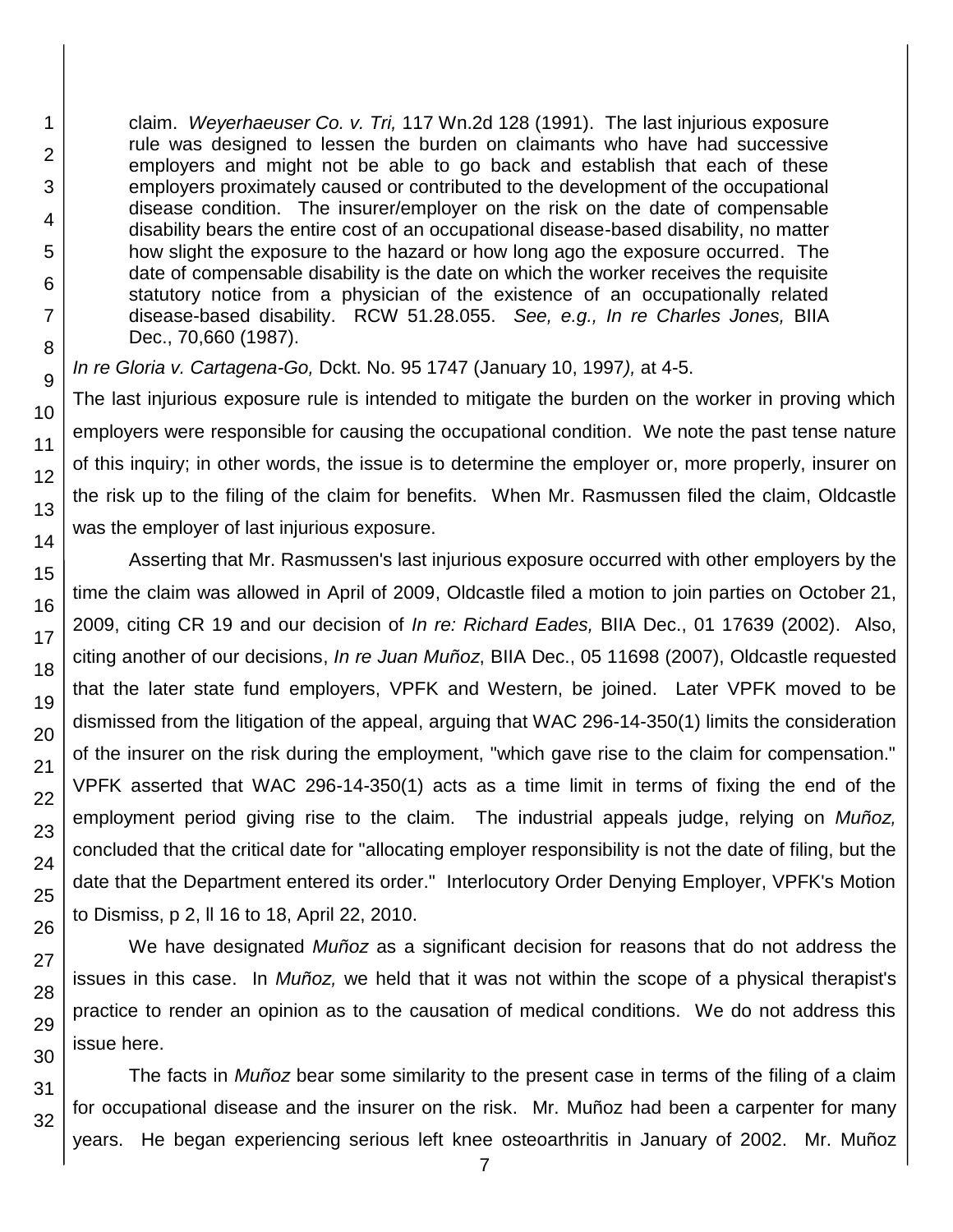1 2 3 4 5 6 7 8 9 10 commenced his employment with the self-insured employer, Hoffman Structures, Inc. (Hoffman) in March of 2002, and worked until January 30, 2004. In October of 2003, medical providers recommended that Mr. Muñoz have surgery on his left knee. Mr. Muñoz filed a claim for benefits on a state fund form on January 30, 2004. Eventually the claim was refiled on a self-insured form received by Hoffman on February 26, 2004, and by the Department on April 12, 2004. Mr. Muñoz went to work for two other self-insured employers after Hoffman. He worked for Atkinson Construction (Atkinson) from February 13, 2004, through March 26, 2004, and for PCL Construction Services (PCL) from April 5, 2004, to June 30, 2004. Mr. Muñoz underwent a total left knee replacement surgery on July 1, 2004. As in the present appeal, Mr. Muñoz worked for other employers after the filing of his claim.

11 12 13 14 15 16 17 18 19 At hearing in the *Muñoz* case, both Atkinson and PCL were joined as parties. Atkinson argued that the claim allowance determination should be based on the injurious occupational exposures up to the date of claim filing only. Atkinson cited a number of cases as authority including, *Department of Labor & Indus. v. Landon*, 117 Wn.2d 122 (1991); *Ashenbrenner v. Department of Labor & Indus.*, 62 Wn.2d 22 (1963); and *Lynch v. Department of Labor & Indus.*, 19 Wn.2d 802 (1944). We determined, limitedly, that these cases did not address the question of the time limiting aspect of filing a claim for benefits. We believe that these cases, while not directly addressing the issue in *Muñoz* and in this case, are consistent with our holding in the present appeal.

20 21 22 23 24 25 26 Our chief concern in *Muñoz* was not his employment after the filing of the claim but rather his employment before the filing of the claim. The Department, in its order in that appeal, denied the claim as to Hoffman. We remanded the claim for the Department to consider the larger issue of whether Mr. Muñoz's left knee condition arose naturally and proximately out of the distinctive conditions of his multiple employments as a carpenter with employers subject to the Washington Industrial Insurance Act. This included consideration about employments **before** Hoffman including, potentially, those employments subject to coverage by the state fund. We stated that:

27 28 29 30 31 (A) worker is not required to determine the correct employer/insurer. The sole requirement is to file the claim. It is then incumbent on the Department to determine whether the worker has an occupational disease arising out of all relevant employments and, if so, which employer/insurer is responsible. … Unfortunately, the Department does not appear to have addressed any question other than the narrow issue of whether Mr. Muñoz's left knee osteoarthritis arose out of his employment with Hoffman from March 25, 2002 through January 30, 2004.

32 *Muñoz, at* 15.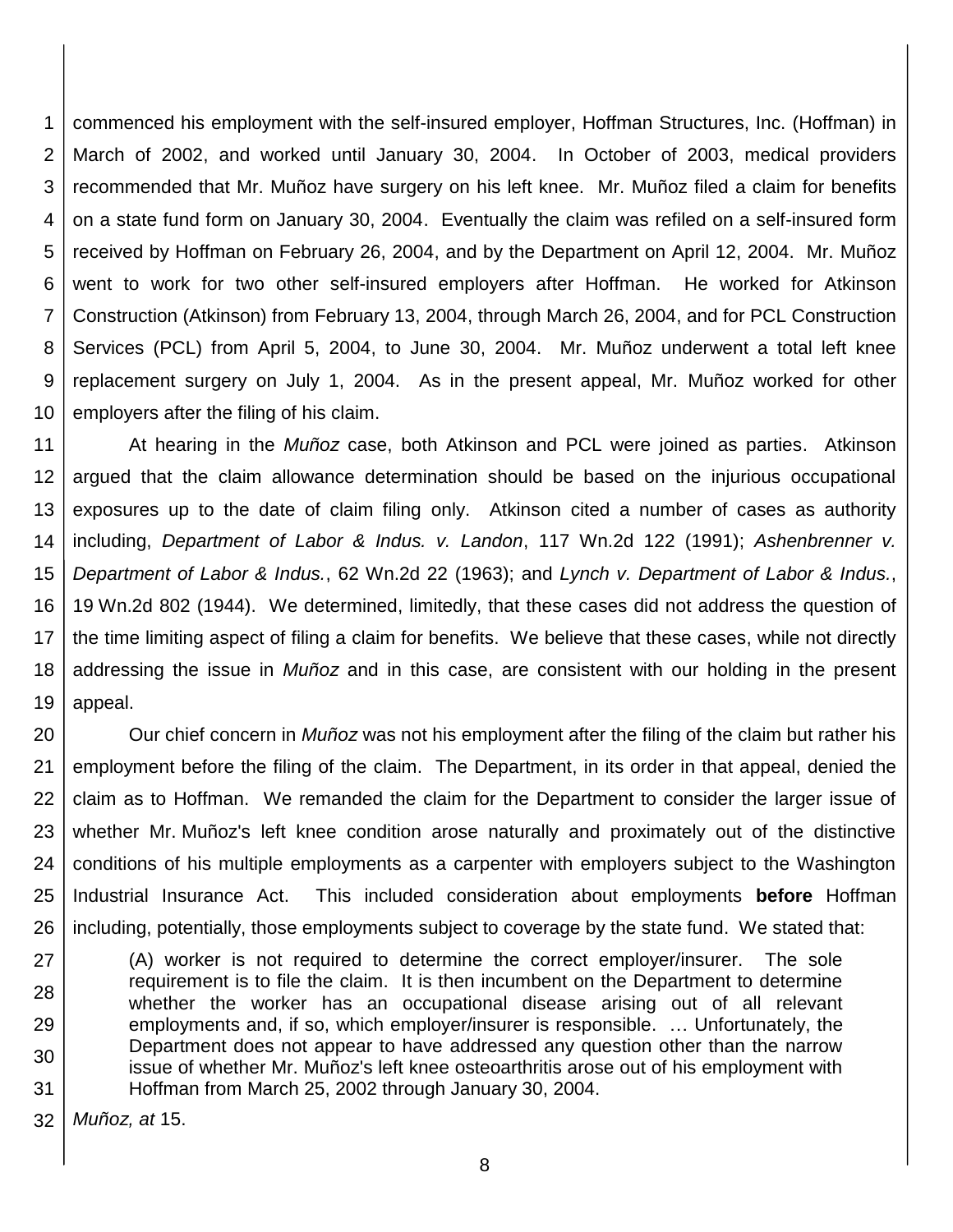1 2 3 4 5 6 Based on the medical evidence in *Muñoz* it appeared that his knee condition had become disabling and required medical treatment, as evidenced by the left knee MRI performed on January 11, 2002, before the employment with Hoffman. Thus, the last injurious exposure could have been with an earlier employer covered by the state fund. Neither the Department nor any prior "insurer" were parties to the appeal and, therefore, could not defend the issue of a last injurious exposure occurring prior to Mr. Muñoz's employment with Hoffman.

7 8 Our result in *Muñoz* is consistent with our previous decision of *In re Daniel Pingley*, BIIA Dec., 01 16177 (2003). In *Pingley* we explained that:

9 10 11 12 13 [T]he mere fact that it had been determined that the self-insured employer was not responsible for Mr. Jones' hearing loss did not dispose of his appeal. A claim is not subject to rejection simply because a worker failed to identify correctly the liable insurer on the risk. We noted that the record was inadequate to make a determination of which employer would be on the risk should the claim be allowed. We remanded for further proceedings to take further evidence regarding Mr. Jones' work history and to join parties necessary to make a full determination.

14 *Pingley,* at 3.

15 16 17 18 Thus, the filing of a claim for an occupational disease requires consideration of the existence of a medical condition arising naturally and proximately out of the conditions of a worker's employment in addition to a determination of the insurer on the risk as of the last injurious exposure giving rise to the claim.

19 20 21 22 23 24 25 26 27 *Eades* and *Pingley* also addressed the question of joinder of potentially responsible 'insurers' in an appeal addressing claim allowance under CR 19. The present appeal presents a substantially different circumstance to these earlier cases and to *Muñoz* in terms of the parties actually participating in the appeal*.* Other potential "insurers" are represented in this appeal, including the Department of Labor and Industries, on behalf of previous state fund employers and one additional prior self-insured employer, The City of Tacoma. VPFK and Western, who employed Mr. Rasmussen after the claim in this appeal was filed, were also joined for the purpose of trial. There is no similar need to remand the claim here, as the Department and other potential "insurers" participated in the litigation at the Board.

28 29 30 31 32 Prior to hearing, VPFK moved to be dismissed as a party, arguing the WAC 296-14-350(1) limited consideration of the insurer on the risk as of the date of claim filing. WAC 296-14-350(1) provides: "The liable insurer in occupational disease cases is the insurer on the risk at the time of the last injurious exposure . . . which gave rise to the claim for compensation." VPFK contended that the language in the regulation, " which gave rise to the claim for compensation," means the last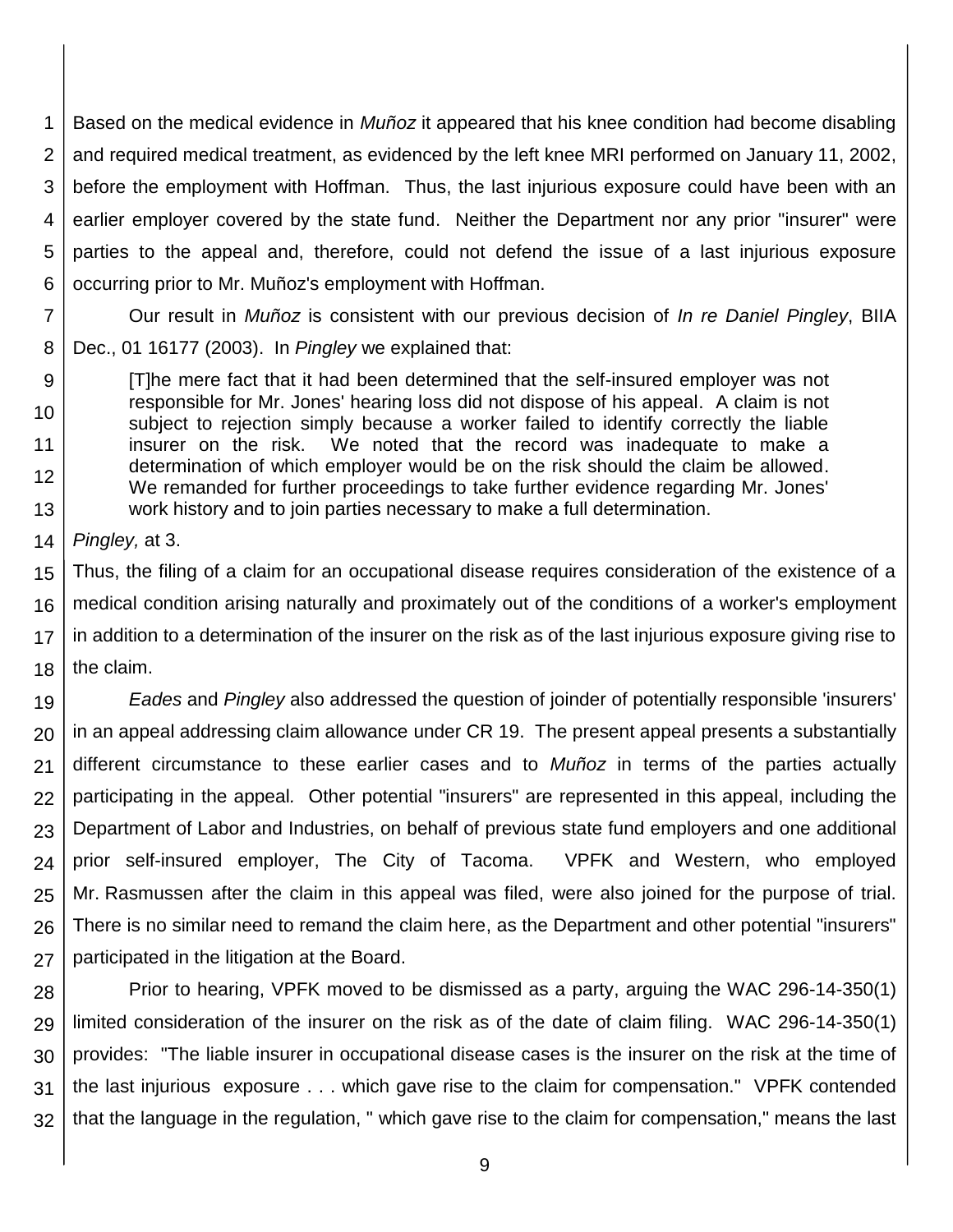1 2 3 4 injurious exposure refers to the specific claim for benefits and not an open-ended consideration of whether there were any other possible later "injurious exposures." VPFK also argues that setting any other time frame for determining the date of last injurious exposure, other than the date of claim filing, would create too much uncertainty. We agree.

5 6 7 8 9 10 11 We clarify and distinguish our decision in *Muñoz* where it purports to extend the inquiry as to the insurer on the risk past the date of claim filing. We acknowledge that *Muñoz* has been construed to require joinder of insurers who may have employed a worker after the date of the filing of a claim for occupational disease. This view runs counter to the purposes of the Industrial Insurance Act, which requires a liberal construction of the Act on behalf of injured workers as we explain below. *Muñoz* should not be construed to require joinder of "insurers" after the date of the filing of a claim for benefits based on occupational disease.

12 13 14 15 16 17 18 19 20 The date of the last injurious exposure must be limited to the date the claim is filed. Otherwise workers and subsequent employers would be subject to the uncertainty of who is responsible to pay benefits. For example, the insurer on the risk—as of the date the claim is filed—could avoid responsibility for the claim simply as a result of claims administration process. A delay, intentional or inadvertent, or a dispute regarding claim allowance could shift the insurer on the risk if a date other than the date of claim filing is utilized. Such an approach could place a hardship on both workers and subsequent employers where there is an unadjudicated occupational disease claim extant. An incomplete or disputed adjudication could have a chilling effect on the employability of workers with occupational disease claims in progress.

21 22 23 24 25 26 27 This analysis can be further tested by considering the result if the appeal in *Muñoz* had been dismissed prior to litigation resulting in the denial of the claim only with regard to Hoffman. Mr. Muñoz could have filed a claim for subsequent injurious exposure against either Atkinson or PCL. The denial of the claim with Hoffman would not have prevented the Department from considering whether Mr. Muñoz had sustained an additional injurious exposure after he left the employ of Hoffman. The date of the claim filing is the pivotal consideration and not the date on which the Department adjudicates the claim, at least in terms of claim allowance or denial.

28 29 30 31 We stated in *Muñoz* that the Department must adjudicate a claim for occupational disease fully through the date of its order. This remains true and is consistent with our earlier decisions. In such an order the Department should determine the broader issue of an entitlement to benefits for an occupational disease claim irrespective of the specific employer named in the claim. *Pingley.* 

32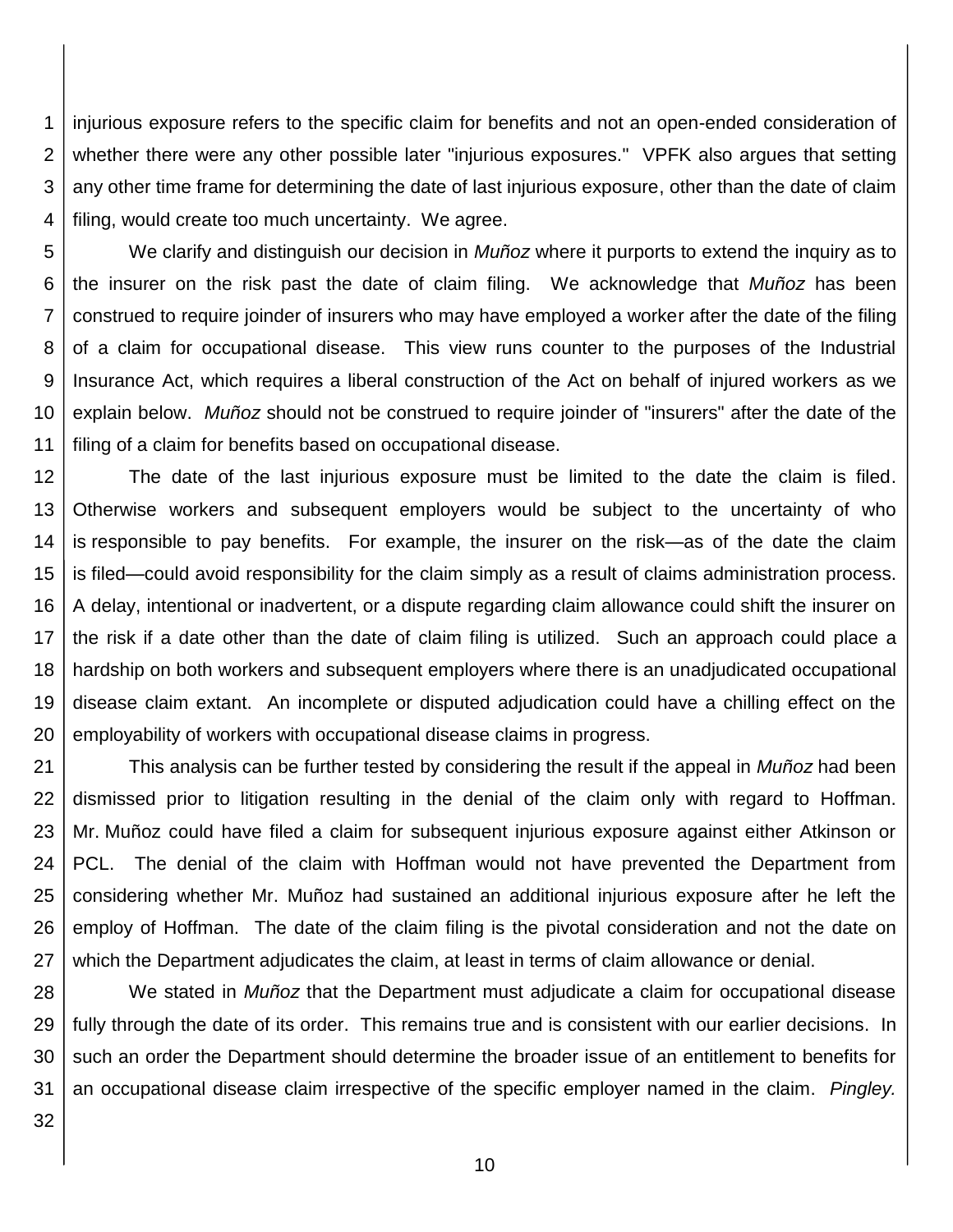1 2 However, the adjudication should consider only those employments and insurers through the date of claim filing.

3 4 5 6 7 8 9 10 11 With respect to the present appeal, in light of our analysis here, we do not reach the issue of whether Mr. Rasmussen sustained a further injurious exposure with either VPFK or Western. We find that the medical evidence supports that Mr. Rasmussen sustained an injurious exposure to his bilateral carpal tunnel syndrome, naturally and proximately caused by the distinctive conditions of his employment with Oldcastle. As we stated in *Cartagena-Go,* the length of exposure does not relieve an "insurer" for responsibility of a claim under the last injurious exposure rule as long as the worker established the condition complained of required medical treatment or became totally or partially disabling, whichever occurs first, during the period of employment with the insurer on the risk. *Harry v. Buse Timber Sales, Inc.,* 134 Wn. App. 739 (2006)*.*

12 13 14 We affirm the Proposed Decision and Order and the Department order dated April 3, 2009, allowing the claim for the reasons stated herein. The findings of fact and conclusions of law are modified in response to the Petitions for Review filed by City of Tacoma and by Oldcastle.

#### **FINDINGS OF FACT**

1. On October 24, 2007, the Department issued an order in which it noted that an Accident Report under that Claim No. Y-697019 had been reported to the Department on October 22, 2007 for injuries/occupational disease while in the employ of Oldcastle, Inc. The report noted that because the employer is self-insured, the Accident Report was being referred to the self-insured section to be forwarded to the employer.

15

16

17

18

19

- 21 22 23 24 25 26 27 On November 21, 2007, the claimant, Mike J. Rasmussen, filed an Application for Benefits under Claim No. SD-04801. In his Application for Benefits, Mr. Rasmussen recited that the date of injury "an occupational disease, worked over 25 years construction" (OD September 28, 2007) hands and arms-CPM Development (Oldcastle Inc.) On January 9, 2008, the Department issued an order in which it stated that the employer reported the filing of a claim for benefits, but requested more time to gather information before claim allowance. A further order allowing a recheck of the claim would be issued at a later time.
- 28 29 30 31 32 On February 11, 2008, the Department issued an order in which it denied the claim on the grounds the worker's condition was not an occupational disease as contemplated by RCW 51.08.104. On February 18, 2008, the claimant filed a Protest and Request for Reconsideration. On April 18, 2008, the Department issued an order in which it held its February 11, 2008 order in abeyance. On July 9, 2008, the Department issued an order in which it canceled its February 11, 2008 order and allowed the claim for occupational disease on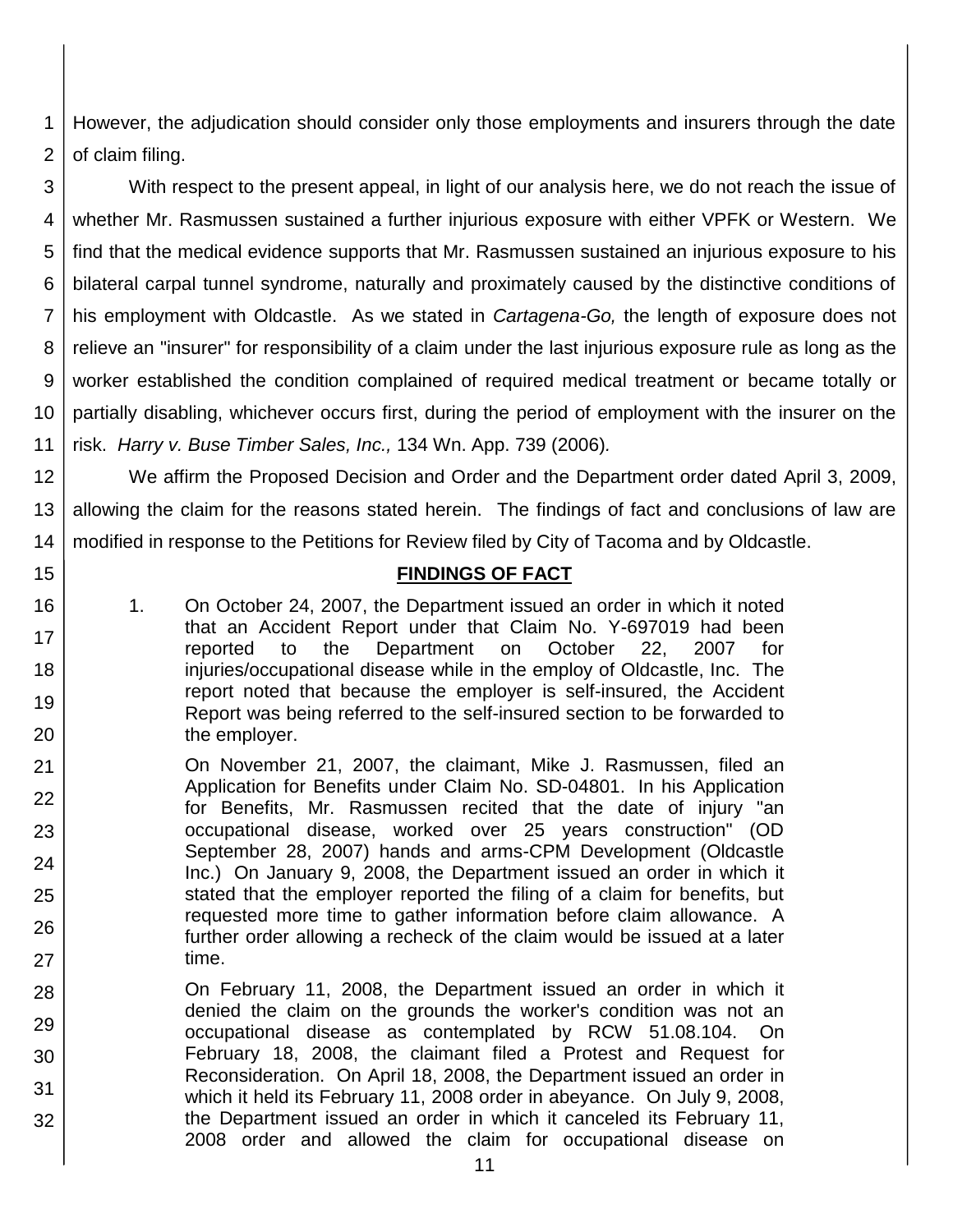September 28, 2007. In the order the Department directed the self-insured employer to pay all medical and time loss compensation benefits indicated by law.

1

2

3

4

5

6

7

8

9

10

11 12

13

14

15

16

17

18

19

20

21 22

23

24

25

26

27

28

29

30

31

32

On September 8, 2008, the employer filed a Notice of Appeal with the Board of Industrial Insurance Appeals. On October 7, 2008, the Department issued an order in which it held its July 9, 2008 order in abeyance. On October 13, 2008, the Board issued an order under Docket No. 08 18652, in which it returned the case to the Department for further action. On April 3, 2009, the Department issued an order in which it affirmed its July 9, 2008 order. On May 13, 2009, the employer filed a Notice of Appeal with the Board of Industrial Insurance Appeals. On June 18, 2009, the Board issued an Order Granting Appeal, under Docket No. 09 14857, and agreed to hear the appeal.

- 2. Mr. Rasmussen worked at Tacoma City Light from August of 2002 to June of 2004. The work Mr. Rasmussen performed at the City of Tacoma was the type of employment that could cause or aggravate carpal tunnel syndrome. Mr. Rasmussen was first diagnosed with carpal tunnel syndrome in 2004 when he was employed by the City of Tacoma. At the time he was first diagnosed, his carpal tunnel syndrome was only on the left. His carpal tunnel symptoms were worse when he left the City of Tacoma than they were when he was first diagnosed with carpal tunnel syndrome. Mr. Rasmussen's left-sided carpal tunnel syndrome did not require medical treatment and was not partially or totally disabling as of the time he ended his employment with the City of Tacoma in June of 2004.
- 3. The claimant worked as a heavy equipment operator for Oldcastle for about two months, from August 1, 2007, to September 29, 2007. During this period, he was employed six days per week, 12 hours per day, except for an occasional rain delay. He had one fifteen minute lunch break during the workday. The claimant operated a number of large heavy equipment vehicles, including a compacting roller, a D 9L-dozer, a 988 road grader, and a Caterpillar road grader. These machines required gripping of automatic controls such as "joysticks" and other control devices. Operation of these machines required the claimant to flex his wrists and/or rotate his hands and wrists in several directions for sustained periods of time throughout his work shift. The job involved the moving and grading of earth and similar materials, which caused the heavy equipment to bounce and vibrate in a jarring fashion. The vibrations and jarring of the equipment were transmitted through the machine controls and grab bars to the claimant's hands and wrists.
- 4. Prior to starting work for Oldcastle, Mr. Rasmussen's wrists were sore. While working for Oldcastle, the claimant suffered constant arm pain with little relief over the weekend. After a day's work, his arms felt paralyzed and he had difficulty raising his left arm while driving. On occasions, while operating a machine, his hands would become completely numb and his fingers would feel swollen. His carpal tunnel